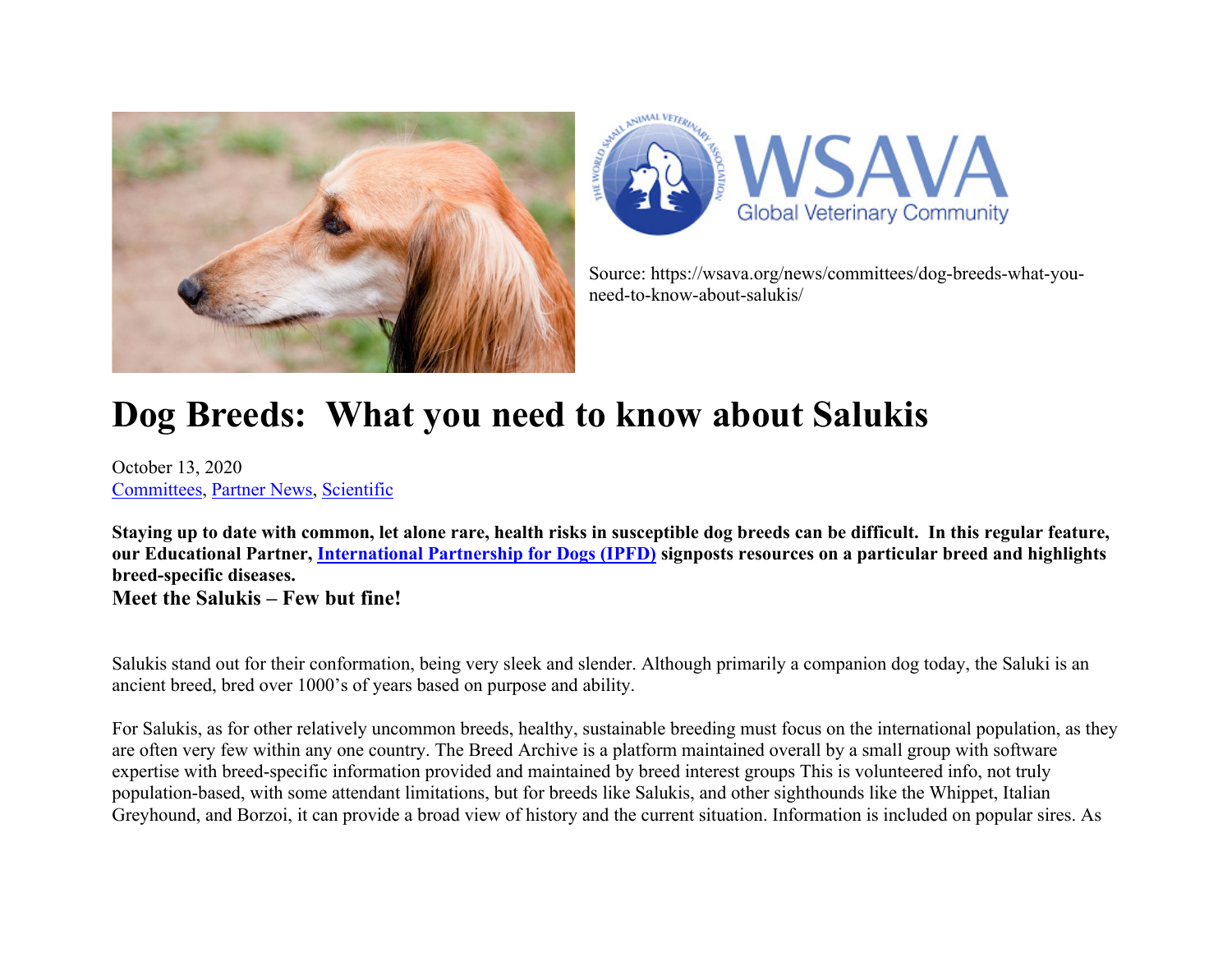we know in many breeds, the tendency to overuse certain sires due to popularity or success in the show ring can depress genetic diversity and lead to health issues.



The highest number of listings for Salukis are from the USA, Germany, Sweden, Finland, and the UK. In our accompanying article and our breeds database we provide more information on diseases of interest, populations and health programs from various countries;